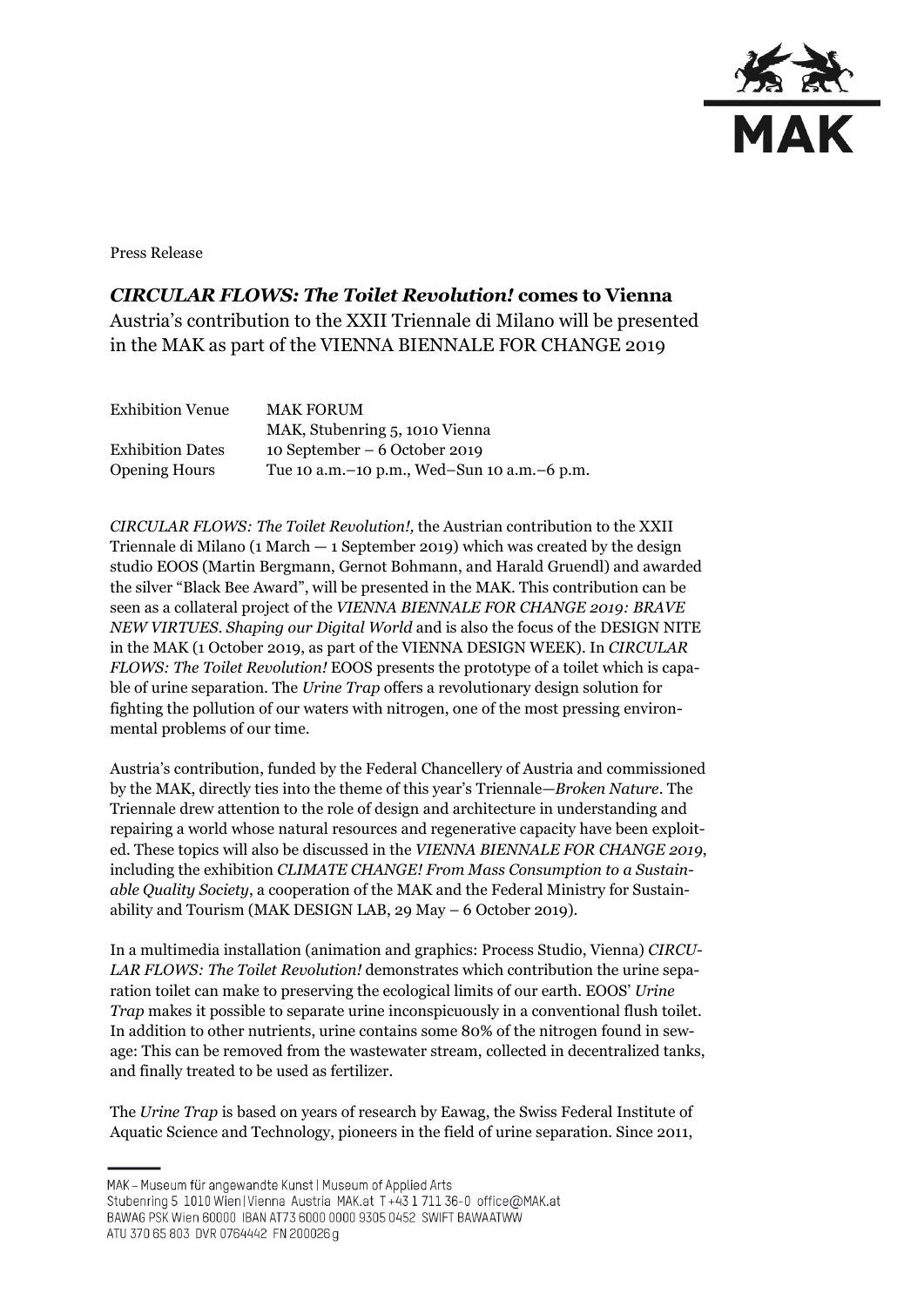

Eawag has been working on a revolutionary, completely self-contained, high-tech toilet for the Bill & Melinda Gates Foundation with EOOS responsible for the design of the *Blue Diversion Toilet*. Central to this is the separate management of water, faeces, and urine. After years of joint research, EOOS has presented a further development in the form of the *Urine Trap*, where urine separation can be integrated into the conventional flush toilet with little effort. Together with Swiss ceramics manufacturer LAUFEN, EOOS has further evolved urine separation technology into a product.

Leading scientists classify large nitrogen flows as being even more threatening than climate change. In their opinion, the biochemical flow of nitrogen exceeds the "planetary boundaries," endangering the livelihoods of humans.

The official Austrian contribution to the XXII Triennale di Milano was sponsored by the Austrian Federal Chancellery, commissioned by the MAK, and curated by Marlies Wirth, Curator, Digital Culture and MAK Design Collection.

Press photos are available for download at MAK.at/en/press.

Funding: Federal Chancellery of Austria MAK – Museum of Applied Arts

Support: Eawag – Swiss Federal Institute of Aquatic Science and Technology (Tove Larsen) Austrian Cultural Forum Milan LAUFEN

**MAK DESIGN NITE** *CIRCULAR FLOWS: The Toilet Revolution!* as part of the VIENNA DESIGN WEEK MAK Columned Main Hall, Tuesday, 1 October 2019, 7 p.m.–10 p.m.

7 p.m. **Panel Discussion** on the design process and future scenarios of the "Toilet Revolution" Welcome address Christoph Thun-Hohenstein, General Director, MAK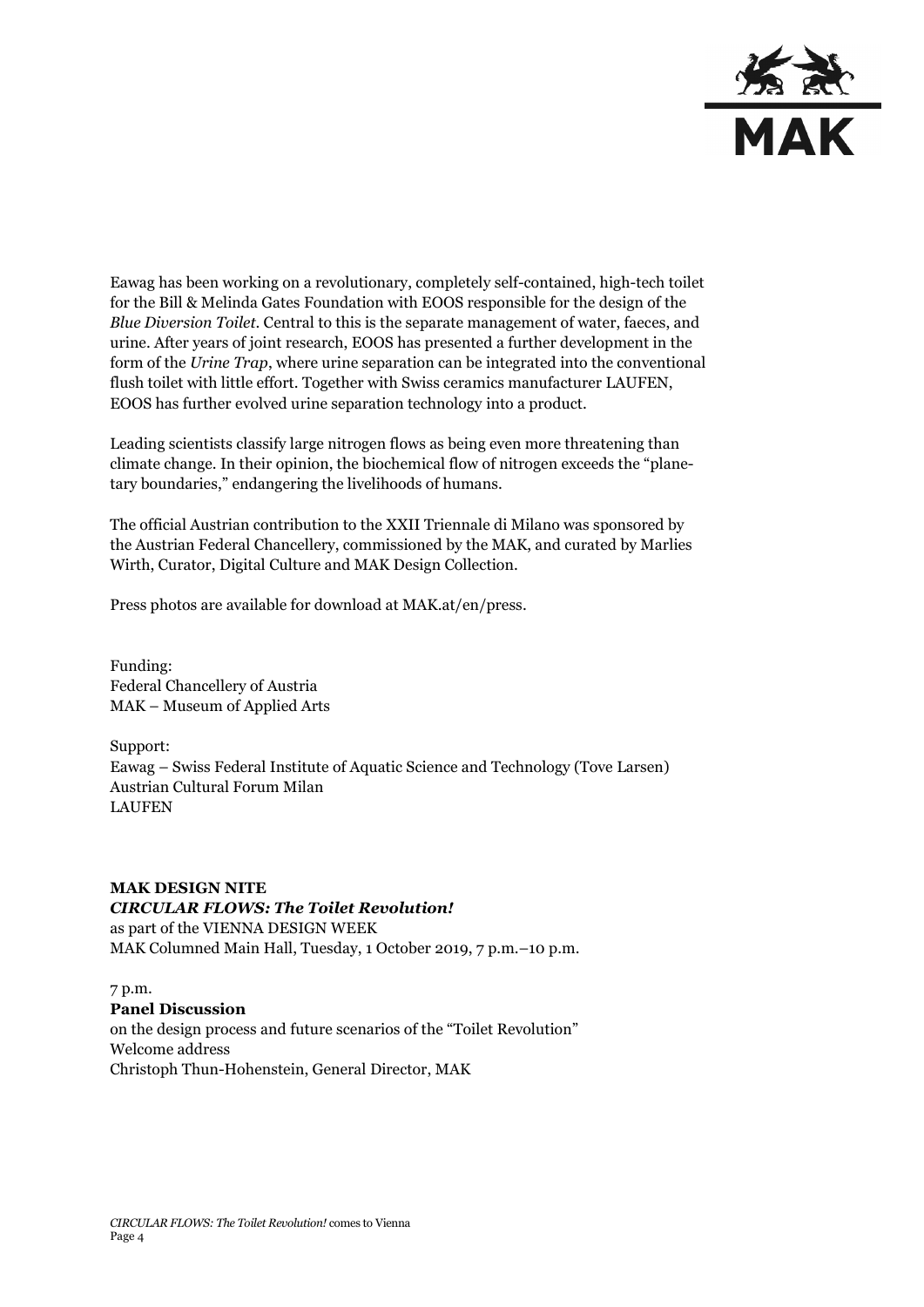

At the podium Harald Gruendl, EOOS Tove Larsen, Senior Scientist, Eawag Marc Viardot, Director Marketing & Products, LAUFEN Marlies Wirth, Curator, Digital Culture and MAK Design Collection (Moderator)

5:30 p.m. *CIRCULAR FLOWS: The Toilet Revolution!* (MAK FORUM) Expert-Guided Tours with Harald Gruendl

6 p.m. *CLIMATE CHANGE! From Mass Consumption to a Sustainable Quality Society* (MAK DESIGN LAB) Expert-Guided Tours with Harald Gruendl All of the MAK's program items as part of the VIENNA DESIGN WEEK at MAK.at.